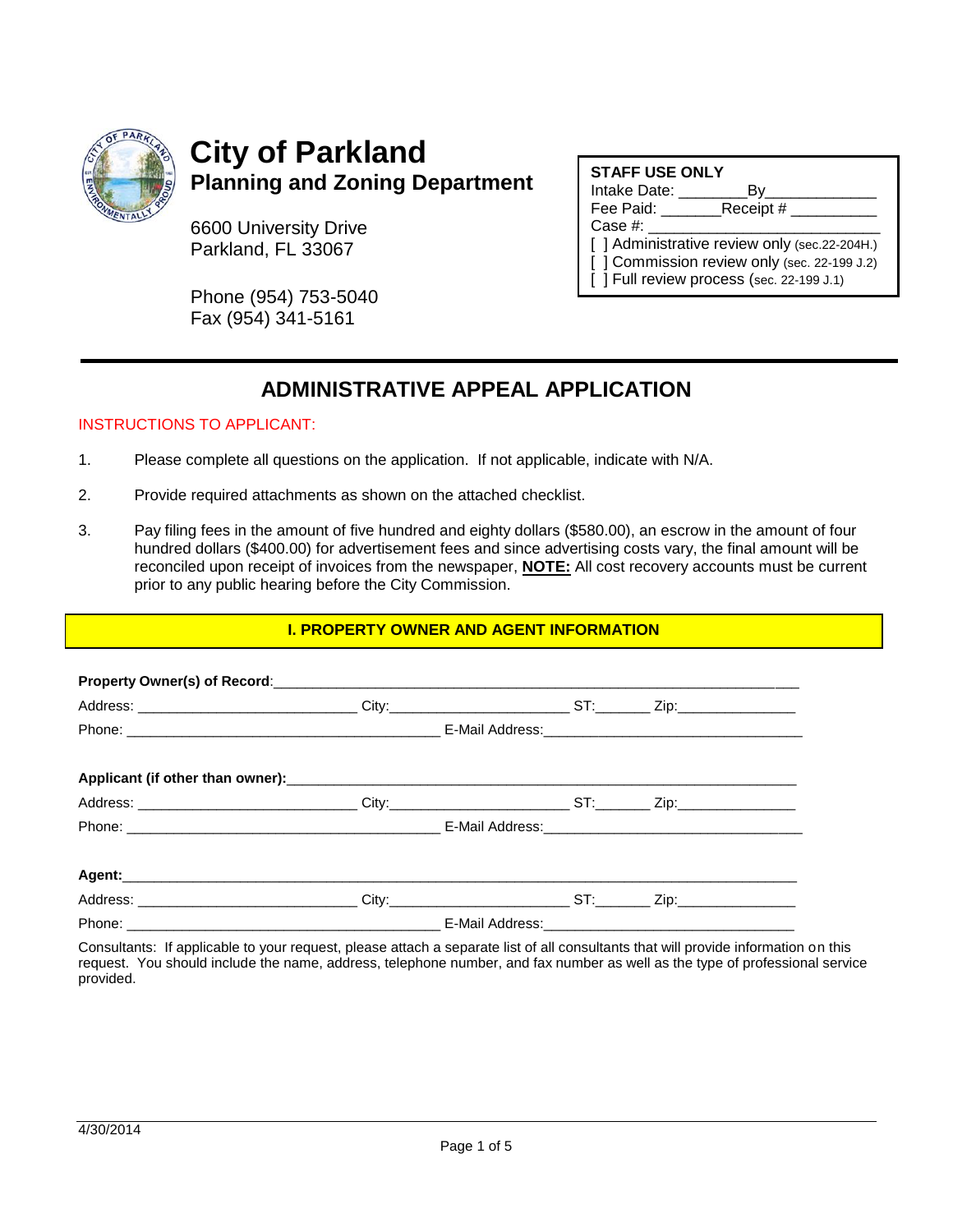#### **II. PROPERTY LOCATION**

A Folio Number: If additional folios, list on a separate sheet and attach to the application.

Folio: [ ] [ ] -- [ ] [ ] -- [ ] [ ] -- [ ] [ ] – [ ] [ ] – [ ] [ ] [ ] – [ ] [ ] [ ] [ ]

B. Section: Community: Township: Ange: Range: Total Acreage of Subject Property \_\_\_\_\_\_\_\_\_\_\_

C. Project Name:\_\_\_\_\_\_\_\_\_\_\_\_\_\_\_\_\_\_\_\_\_\_\_\_\_\_\_\_\_\_\_\_\_\_\_\_\_\_\_\_\_\_\_\_\_\_\_\_\_\_\_\_\_\_\_\_\_\_\_\_\_\_\_\_\_\_\_\_\_\_\_\_\_\_\_\_\_\_

D. Project Address: \_\_\_\_\_

E. General Location Description (proximity to closest major intersection in miles or fractions thereof):

#### **III. LAND USE AND ZONING INFORMATION**

A. Zoning Designation:\_\_\_\_\_\_\_\_\_\_\_\_\_\_\_\_\_\_\_\_\_ Future Land Use Designation:\_\_\_\_\_\_\_\_\_\_\_\_\_\_\_\_\_\_\_\_\_\_\_\_\_\_

B. Existing Use(s) on Property:\_\_\_\_\_\_\_\_\_\_\_\_\_\_\_\_\_\_\_\_\_\_\_\_\_\_\_\_\_\_\_\_\_\_\_\_\_\_\_\_\_\_\_\_\_\_\_\_\_\_\_\_\_\_\_\_\_\_\_\_\_\_\_\_\_

C. Proposed Use(s):

#### **IV. ADMINISTRATIVE APPEAL REQUEST**

A. Decision made by Administrative Staff that you are appealing:

### **V. APPLICANT'S STATEMENT OF JUSTIFICATION**

A. The applicant is to explain why you are appealing the decision made by staff.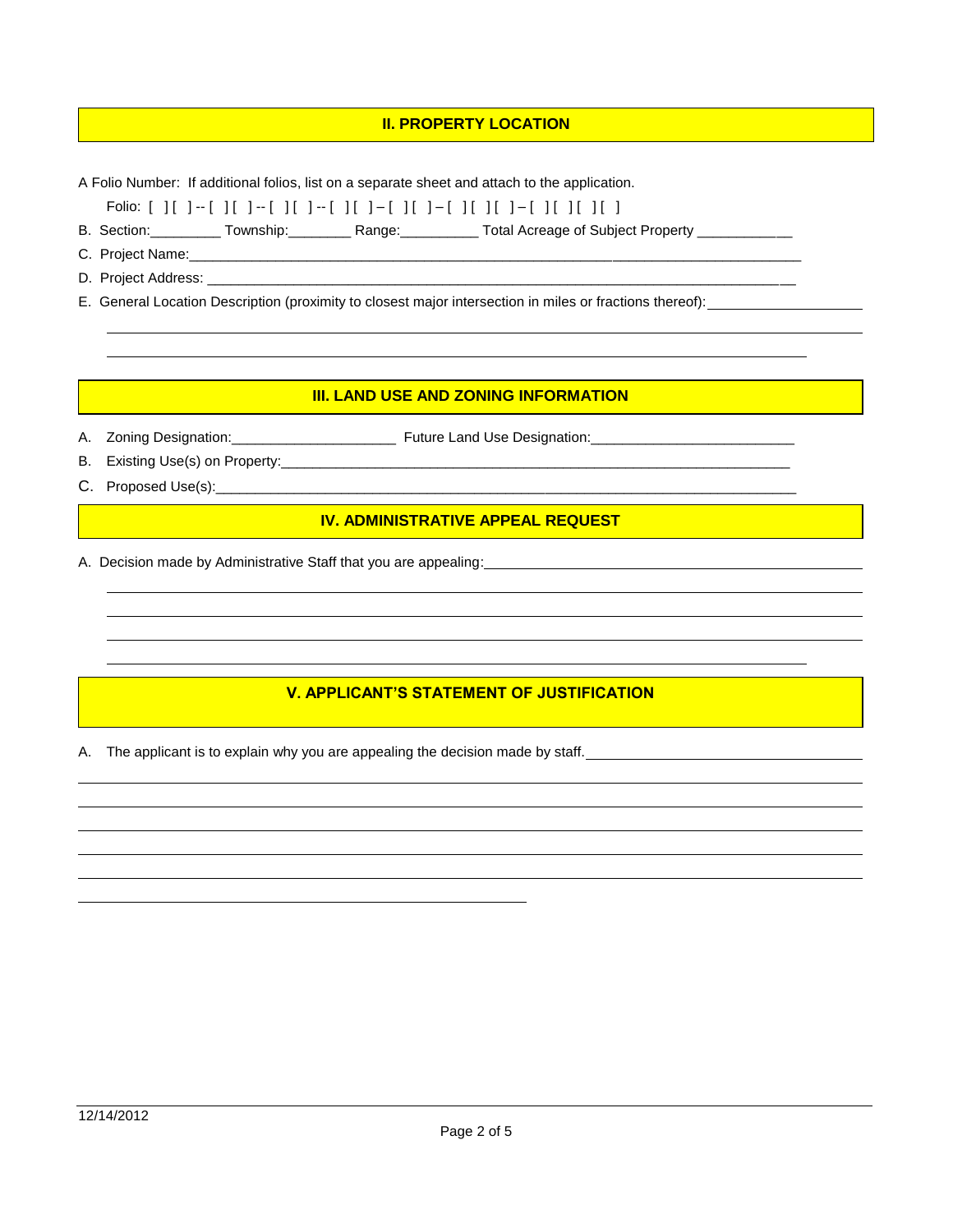#### **OWNER ACKNOWLEDGEMENT**

referenced in this application

I/We: we are the owner(s) of the property of the state of the state of the state of the property of the property

I/We certify that the above statements and the statements or showings made in any paper or plans submitted herewith are true to the best of my/our knowledge and belief. Further, I/we understand that this application, attachments and fee become part of the official record of the Planning & Zoning Department of the City of Parkland and the fee is not refundable. I/We understand that any knowingly false information given by me/us will result in the denial, revocation or administrative withdrawal of the application or permit. I/We further acknowledge that additional information may be required by the City of Parkland in order to process this application.

I/We further consent to the City of Parkland to publish, copy or reproduce any copyrighted document for any third party submitted as part of this application.

Signature(s) of Owner(s)\_\_\_\_\_\_\_\_\_\_\_\_\_\_\_\_\_\_\_\_\_\_\_\_\_\_\_\_\_\_\_\_\_\_\_\_\_\_\_\_\_\_\_\_\_\_\_\_\_\_\_\_\_\_\_\_\_\_\_

Print Name(s) and the set of the set of the set of the set of the set of the set of the set of the set of the set of the set of the set of the set of the set of the set of the set of the set of the set of the set of the se

**CONSENT STATEMENT Owner to complete if using agent/representative**

I/We, the aforementioned owner(s), do hereby give consent to **would be a large of the set of the set on my/our behalf to** submit this application, all required material and documents, and attend and represent me/us at all meetings and public hearings pertaining to the request(s) and property I/we own described in the attached application. Furthermore, as owner(s) of the subject property, I/we hereby give consent to the party designated above to agree to all terms or conditions that may arise as part of the approval of this application for the proposed use.

Signature(s) of Owner(s)\_\_\_\_\_\_\_\_\_\_\_\_\_\_\_\_\_\_\_\_\_\_\_\_\_\_\_\_\_\_\_\_\_\_\_\_\_\_\_\_\_\_\_\_\_\_\_\_\_\_\_\_\_\_\_\_\_\_\_\_

Print Name(s)

#### **NOTARY**

#### STATE OF FLORIDA COUNTY OF \_\_\_\_\_\_\_\_\_\_\_\_\_\_\_\_\_\_\_\_\_\_\_\_

| The foregoing instrument was acknowledged before me this | dav of                                             |  |
|----------------------------------------------------------|----------------------------------------------------|--|
|                                                          | . He/She is personally known to me or has produced |  |
|                                                          | as identification and did/did not take an oath.    |  |

(Signature of Notary)

\_\_\_\_\_\_\_\_\_\_\_\_\_\_\_\_\_\_\_\_\_\_\_\_\_\_\_\_\_\_\_\_\_\_\_ My Commission Expires: \_\_\_\_\_\_\_\_\_\_\_\_\_\_\_\_\_\_\_

(Name – Must be typed, printed, or stamped)

\_\_\_\_\_\_\_\_\_\_\_\_\_\_\_\_\_\_\_\_\_\_\_\_\_\_\_\_\_ (NOTARY'S SEAL OR STAMP)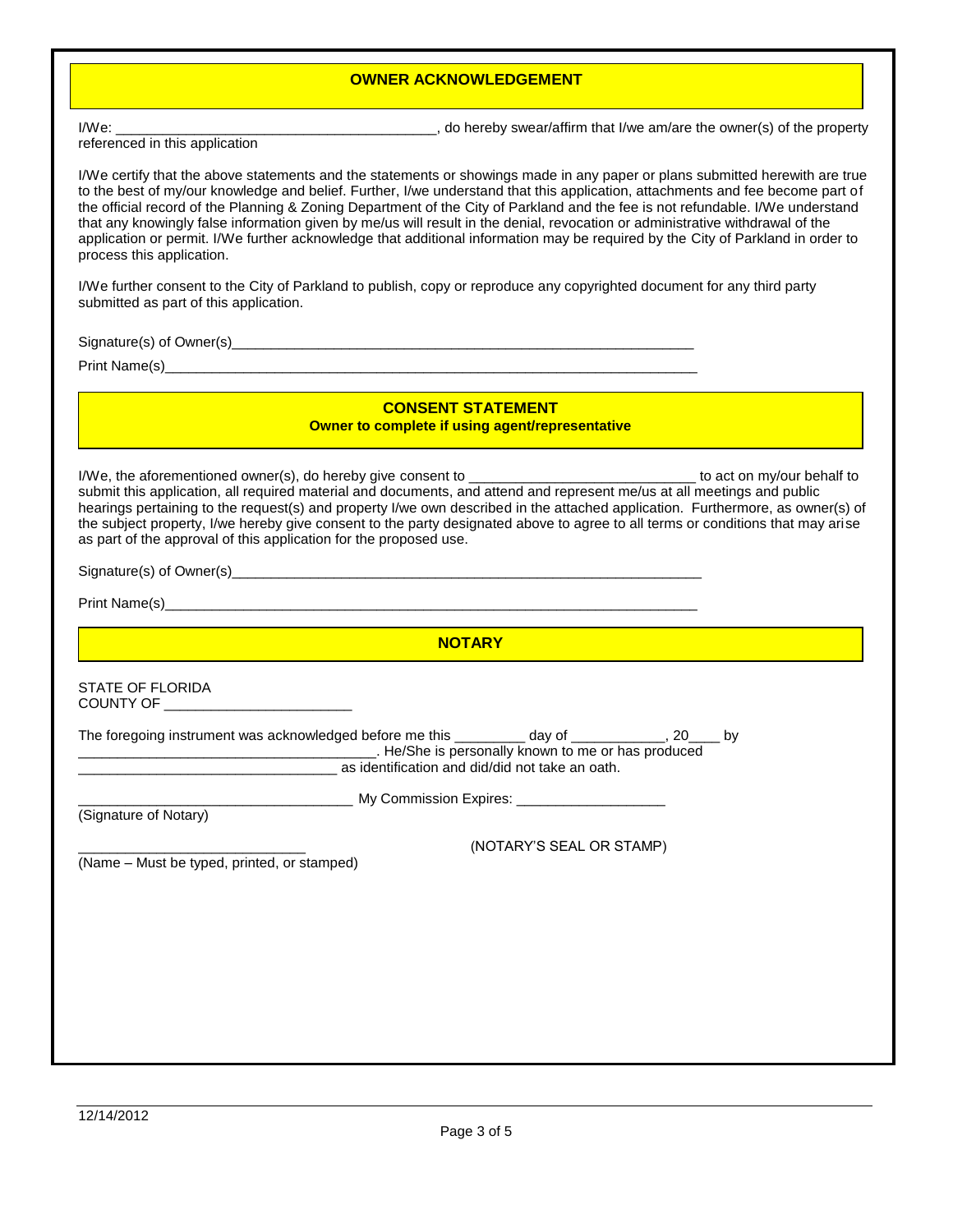

# **CITY OF PARKLAND**

### **Planning and Zoning Department**

6600 University Drive, Parkland, FL 33067 (954) 753-5040 Fax (954) 341-5161

## **ADMINISTRATIVE APPEAL SUBMITTAL CHECKLIST**

| YES. | <b>PLEASE CHECK</b><br>NO. | N/A |    |                                                                                                                                                                                 |
|------|----------------------------|-----|----|---------------------------------------------------------------------------------------------------------------------------------------------------------------------------------|
|      |                            |     | a. | A completed, notarized application signed by owner, agent and/or<br>applicant. Agent's authorization or power of attorney must be attached if applicant<br>is other than owner. |
|      |                            |     | b. | Required application fees.                                                                                                                                                      |
|      |                            |     | c. | One (1) copy of a warranty deed including property control number or<br>folio number and legal description of the property.                                                     |
|      |                            |     | d. | Number of Planning and Zoning Members plus three (3) copies of<br>completed application.                                                                                        |
|      |                            |     |    |                                                                                                                                                                                 |